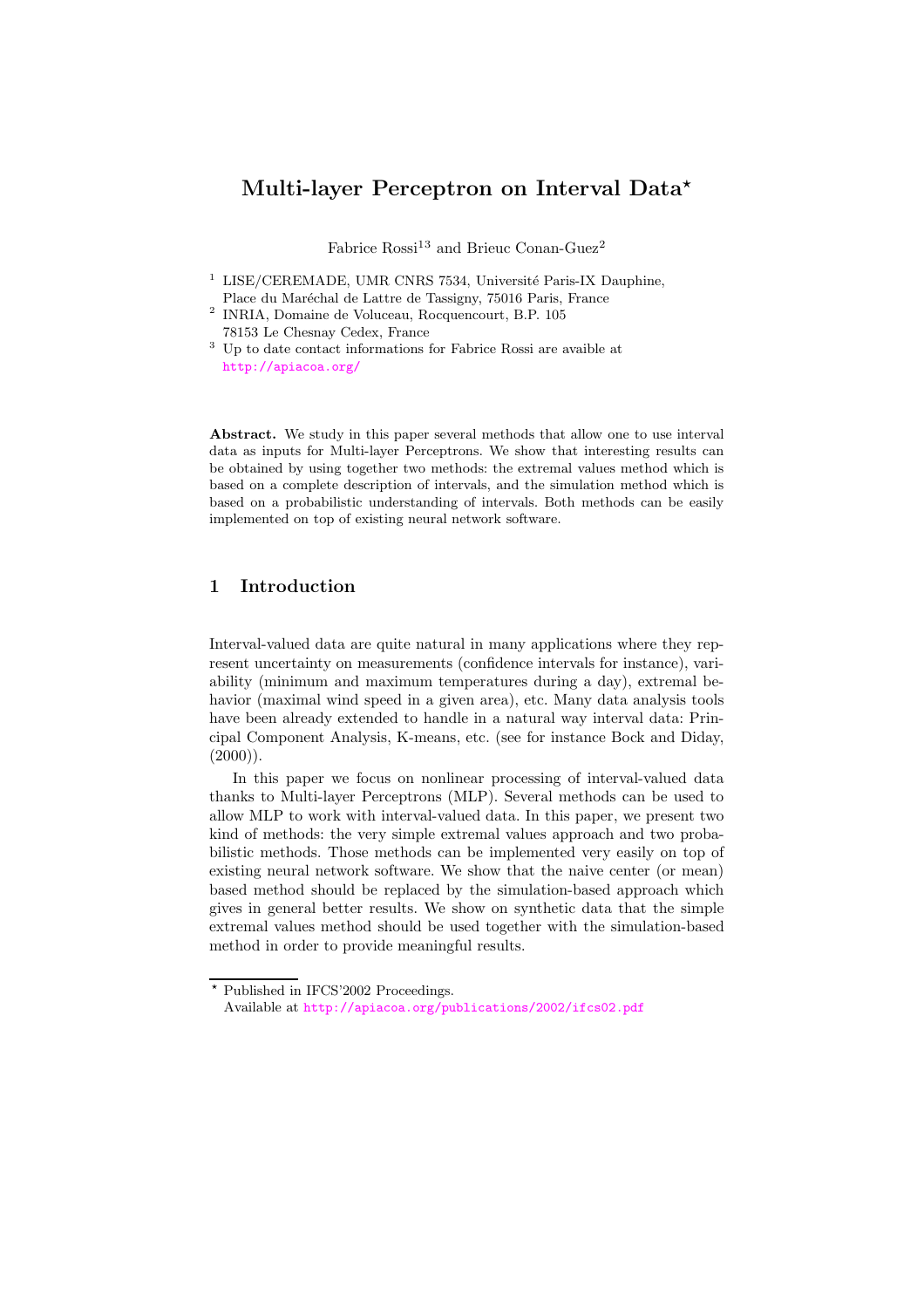## 2 Rossi and Conan-Guez

## 2 Interval processing methods for MLP

#### 2.1 Framework

We consider in this paper that each studied individual is described by  $n$ intervals, i.e.  $([x_1, \overline{x_1}], \ldots, [x_n, \overline{x_n}])$ . The desired output can be an interval, a real output, or a class: our main concern is to be able to work as efficiently and simply as possible with interval-valued inputs.

Moreover, we consider that interval-valued inputs are kind of summary of underlying precise data. For instance, if we study the climate, we can describe a place by the minimum and maximum temperatures during the day. We consider that the interval gives a good description of temperature variations during the day. One requirement of our study is to be able to use the trained MLP both on new interval-valued inputs and on new real valued inputs. For instance, if we observe a temperature during the day, we want to be able to use it as an input to the MLP, even if it was trained with interval-valued inputs.

A very natural way to handle interval-valued inputs (and outputs) is to rely on interval arithmetic (Moore (1966)). The main idea of interval arithmetic is simply to define in a sound way interval product, sum, etc. It is easy to define an interval based MLP, which can be trained thanks to a modified back-propagation algorithm. Several authors have already worked on this kind of model (see for instance Beheshti et al., (1998), Síma (1995) and Simoff (1996)). In this paper, we won't work with interval arithmetic for one main reason: it implies specific development, which means that this approach cannot be easily integrated in existing neural network software. Every thing (initialization, training, visualization, etc.) has to be modified and adapted to interval arithmetic and we consider this is not affordable for many practitioners.

### 2.2 Extremal values method

The simplest way to deal with interval-valued inputs is to transform each interval in a pair of real numbers, for instance the lower and upper bounds of the interval (or the middle and the length of the interval). We translate this way *n* interval inputs into 2*n* real value inputs (i.e.,  $([x_1, \overline{x_1}], \ldots, [x_n, \overline{x_n}])$  is simply replaced by  $(x_1, \overline{x_1}, \ldots, x_n, \overline{x_n})$ . The MLP is used exactly as a classical MLP with the augmented inputs. We call this approach the extremal values method.

In order to use a MLP trained with the extremal values method on real valued inputs, the simplest method is to replicate the data, i.e., input  $(x_1, \ldots, x_n)$  becomes  $(x_1, x_1, \ldots, x_n, x_n)$ . It might be possible to use more elaborated methods, but this is outside the scope of this article.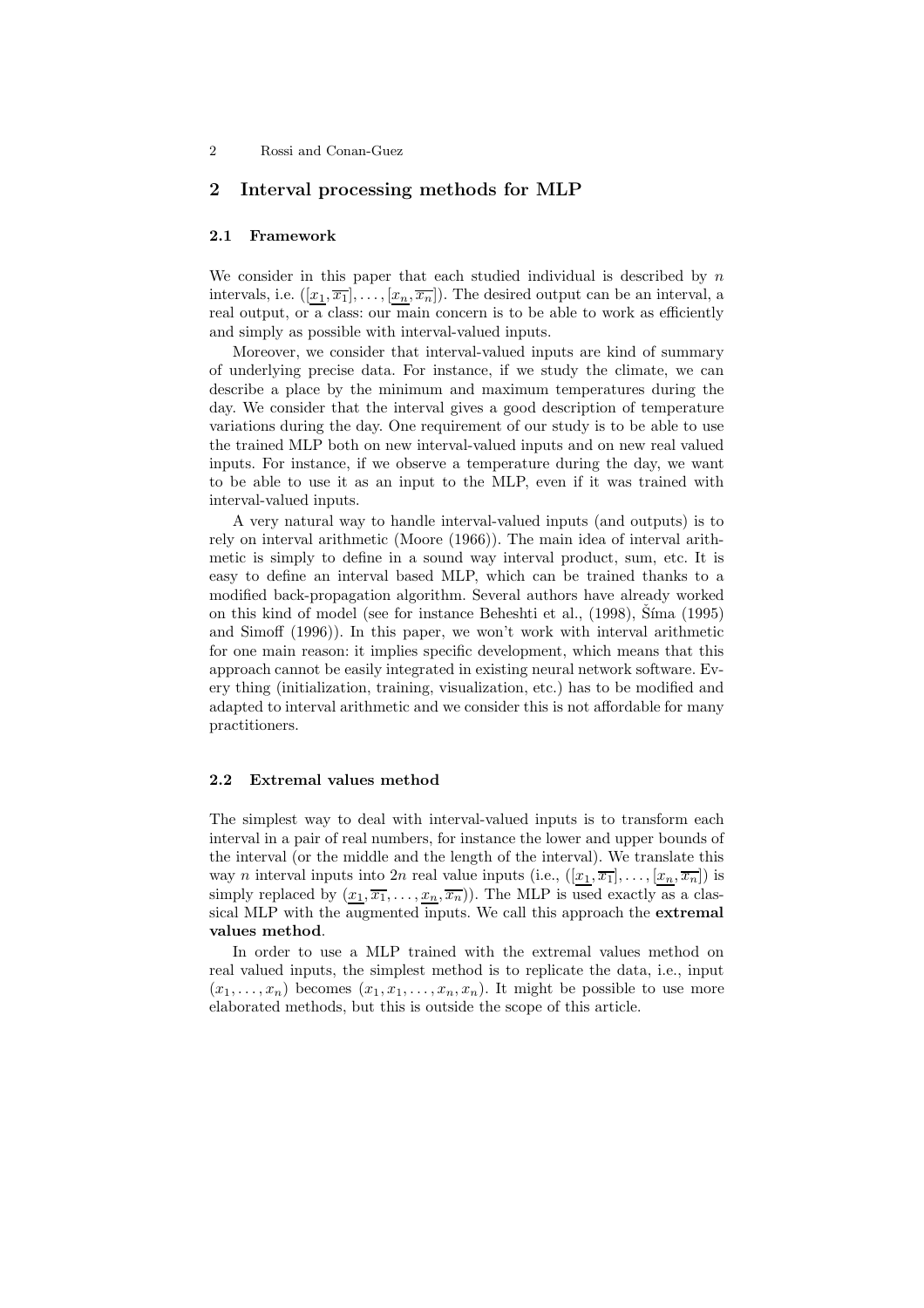#### 2.3 Probabilistic methods

Another way to deal with interval-valued data is to consider them as simple probabilistic data. If a sample for the MLP is described by the interval  $[a, b]$ , a possible interpretation is to assume that in fact the sample can take any value between  $a$  and  $b$ , with uniform probability.

Considering intervals are only a way to express uncertainty, one can replace each interval by its middle (the mean) and train the network with the obtained values. We call this approach the mean method. When we want to use a trained MLP with new data, we replace again each interval by its middle value. We handle real valued input directly.

Another way to proceed is to replace each sample by a set of real valued samples. Those samples are obtained thanks to simulation, assuming that the interval  $[a, b]$  corresponds to an uniform distribution in  $[a, b]$ . Moreover, if we work with multiple interval inputs, we assume that each variable (each input) is independent from the others. We call this approach the simulation method. For new real valued inputs, we use the trained MLP directly. For new interval-valued inputs, we generate simulated real valued inputs and we compute normally corresponding outputs. One simple way to define the output corresponding to the initial data is to use the interval of simulated outputs. The practical meaning of this interval is the variability on the output induced by the variability on the input. We can also define the output for interval-valued inputs as the mean output for simulated inputs. Note that even if the MLP as been trained with the mean approach, the simulation approach can still be used to compute the output corresponding to an interval-valued input.

## 3 Comparison of probabilistic methods

#### 3.1 Theoretical discussion

The mean and simulation methods can use exactly the same neural architecture. Therefore, training a MLP with the simulation method takes longer time than training it with the mean method, simply because we have more examples for the first method. This is the main drawback of the simulation method compared to the mean method.

The main drawback of the mean approach is that the MLP is trained without any knowledge of the uncertainty on the samples and it will provide overconfident answers in difficult cases, as will be shown in section [3.2.](#page-3-0) In fact, the mean trained MLP will often have worse generalization results than the simulation trained one. Indeed, using simulated data rather than the mean is quite similar to noise injection techniques which were introduced by Sietsma and Dow, 1991. The main idea of such techniques is to add noise to input data during the training of a MLP. Simulation results in the pioneer article showed that generalization performances where much improved by this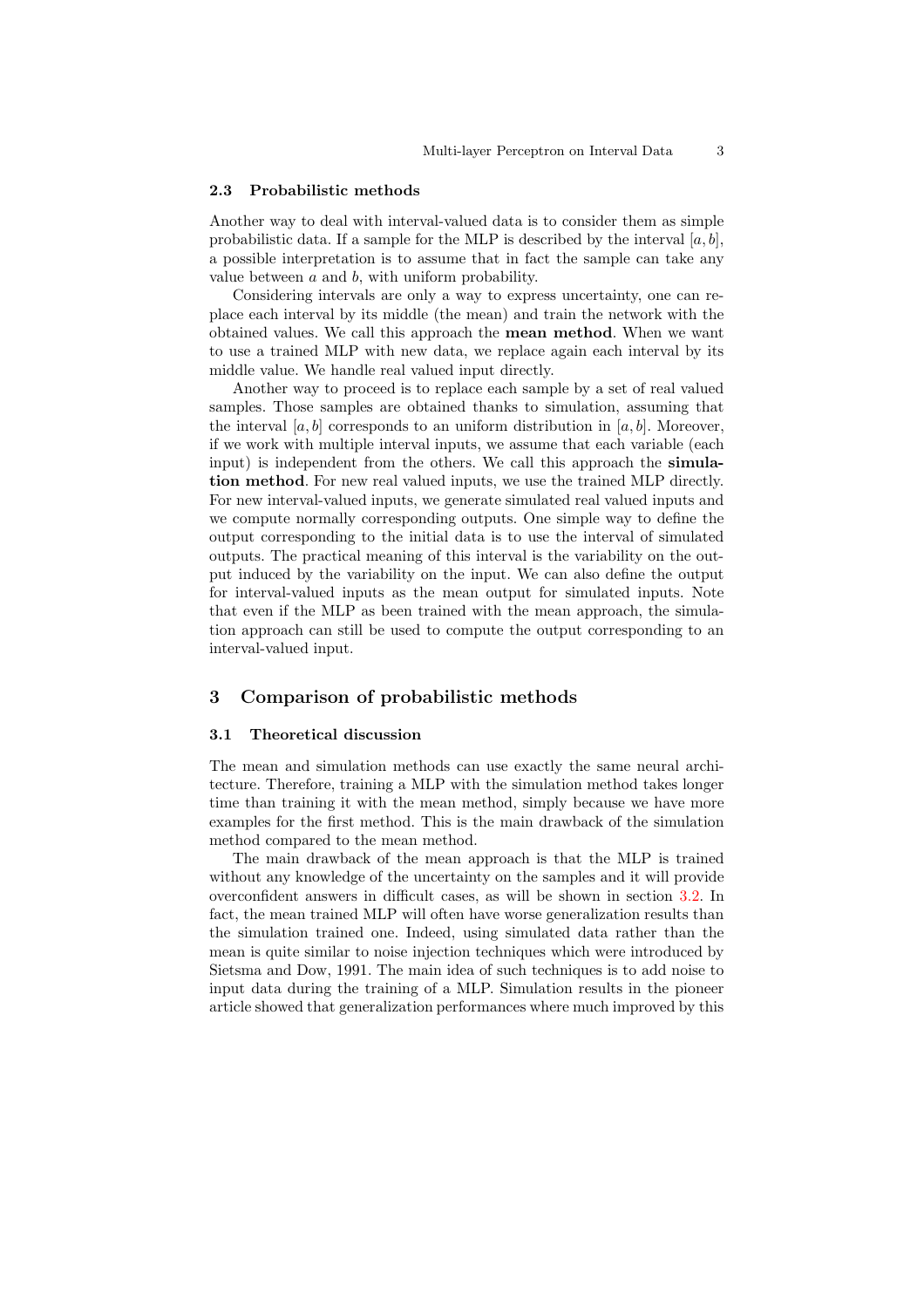#### 4 Rossi and Conan-Guez

technique. Several theoretical analysis of noise injection techniques have been done (see for instance Bishop, (1995b) and Grandvalet et al., (1997)). They tend to prove that noise injection is an efficient way to improve generalization.

We can therefore consider that the simulation method is a data driven noise injection technique applied to the mean method. The main difference with noise injection is that in our case, data give a precise description of the noise which depends on the individual (and on the variable). Indeed, each input variable is associated to an observed interval value, whereas for noise injection methods, variations are artificially generated around observed values.

#### <span id="page-3-0"></span>3.2 Simulation results

In difficult cases, uncertainty should decrease the quality of the result provided by the MLP. Let us consider a simple example. We assume that we have two classes. Elements of the first class are described by a real variable chosen uniformly in  $[-1, 0]$ . For the second class, the variable is chosen uniformly in [0, 1]. In order to take into account measurement error, each real value is replaced by a interval centered on the value and with a length of 0.2. We have 20 interval-valued examples from each class and we simulate 10 real valued examples for each original one in the simulation approach.

With the mean approach, the measurement error is not taken into account. therefore we have perfectly separated classes. A simple MLP (one input, one hidden neuron, one output) can be used to  $\text{learn}^1$  $\text{learn}^1$  to separate samples with no error. This is obviously an overconfident behavior. Indeed, when an input is close to zero, the MLP should not give a sharp answer (0 or 1), but on the contrary give an answer close to 0.5, as the measurement error implies that the value can come from either class.

With the simulation approach, we obtain training samples from class one with strictly positive value and samples from class two with strictly negative values. When we train the MLP (similar to the one use with the mean approach), the prediction error does not reach zero (the mean square error stays around 0.02). As illustrated by figure [1,](#page-4-0) for input values close to zero, the MLP does not give a sharp output, but, on the contrary, outputs varying between 0 (for class one) and 1 (for class two). In fact, as it is well known, e.g. Bishop, (1995a), the MLP approximates the posterior probability of the input to belong to the second class (which is trained with one as desired output). This behavior is better suited to imprecise inputs because it's the only correct way to show that for some inputs, we cannot obtain a class, but only a probability to belong to the classes.

It is also interesting to see what happen if we calculate the output of trained MLPs for different input intervals:

<span id="page-3-1"></span><sup>1</sup> All simulations have been done with SNNS (Zell, (1995)), using Scaled Conjugate Gradient method.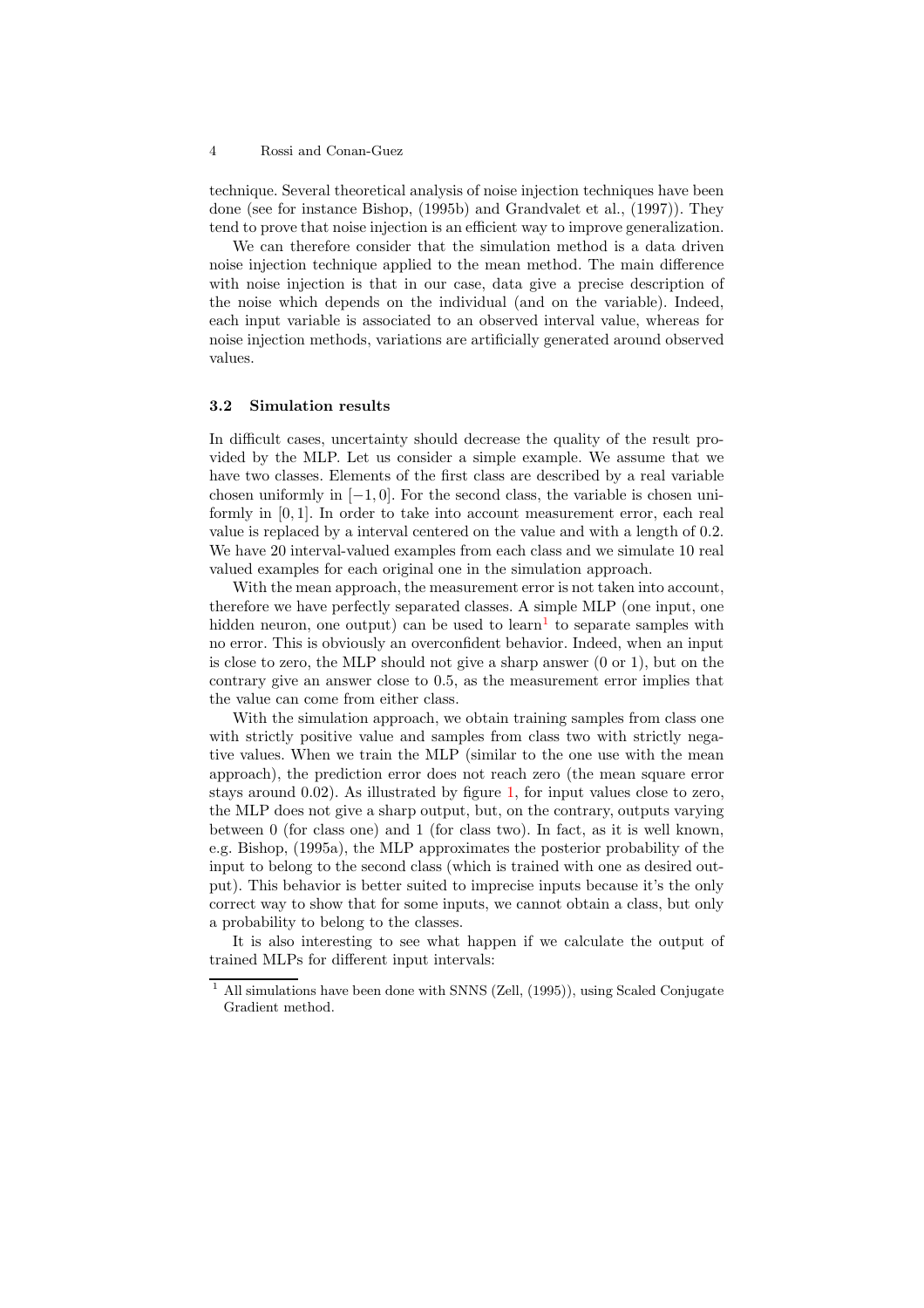

Fig. 1. Output of the MLP trained with the simulation approach

<span id="page-4-0"></span>

| Input         |          | mean output interval output for mean simulation output |               |
|---------------|----------|--------------------------------------------------------|---------------|
| $[-0.1, 0.1]$ | $1.00\,$ | U.I                                                    | [0.12, 0.95]  |
| $[-0.1, 0]$   | 0.00     | U.I                                                    | [0.12, 0.59]  |
| $[-0.2, 0]$   | 0.00     | 10. I                                                  | [0.022, 0.59] |
| 0.3           | $0.00\,$ | .U. U'                                                 | [0.007, 0.12] |

It is quite clear that results provided by the simulation method are more interesting than results provided by the mean method. For the mean method, interval outputs are quite useless, even with a short interval as  $[-0.1, 0]$  which cannot be classified. Moreover, the mean method classifies  $[-0.1, 0.1]$  in the second class, which is not a good result. The simulation method give interesting intervals. For  $[-0.1, 0.1]$ , we obtain a quite broad interval which shows that it is quite difficult (and in fact meaningless) to try to classify this interval. For  $[-0.1, 0]$  we obtain a wide interval, but closer to 0 than 1, therefore we can classify this interval in the first class, but the wide result shows that there is still a high probability that  $[-0.1, 0]$  corresponds to a member of class two. Results obtained for other inputs show also that the simulation based approach gives more realistic results than the mean approach.

## 4 Comparison of simulation method and extremal values method

### 4.1 Theoretical comparison

The simulation method handles a  $n$  interval input with  $n$  input neurons, whereas the extremal values method needs  $2n$  input neurons. Assume that we want to use a MLP with  $p$  hidden neurons and one output. Then, we have exactly  $(n + 2)p + 1$  numerical parameters for the simulation based method. If we translate *n* intervals into  $2n$  real values, we must use  $(2n +$  $2)p+1$  parameters. Therefore, if we have a fixed number of training patterns,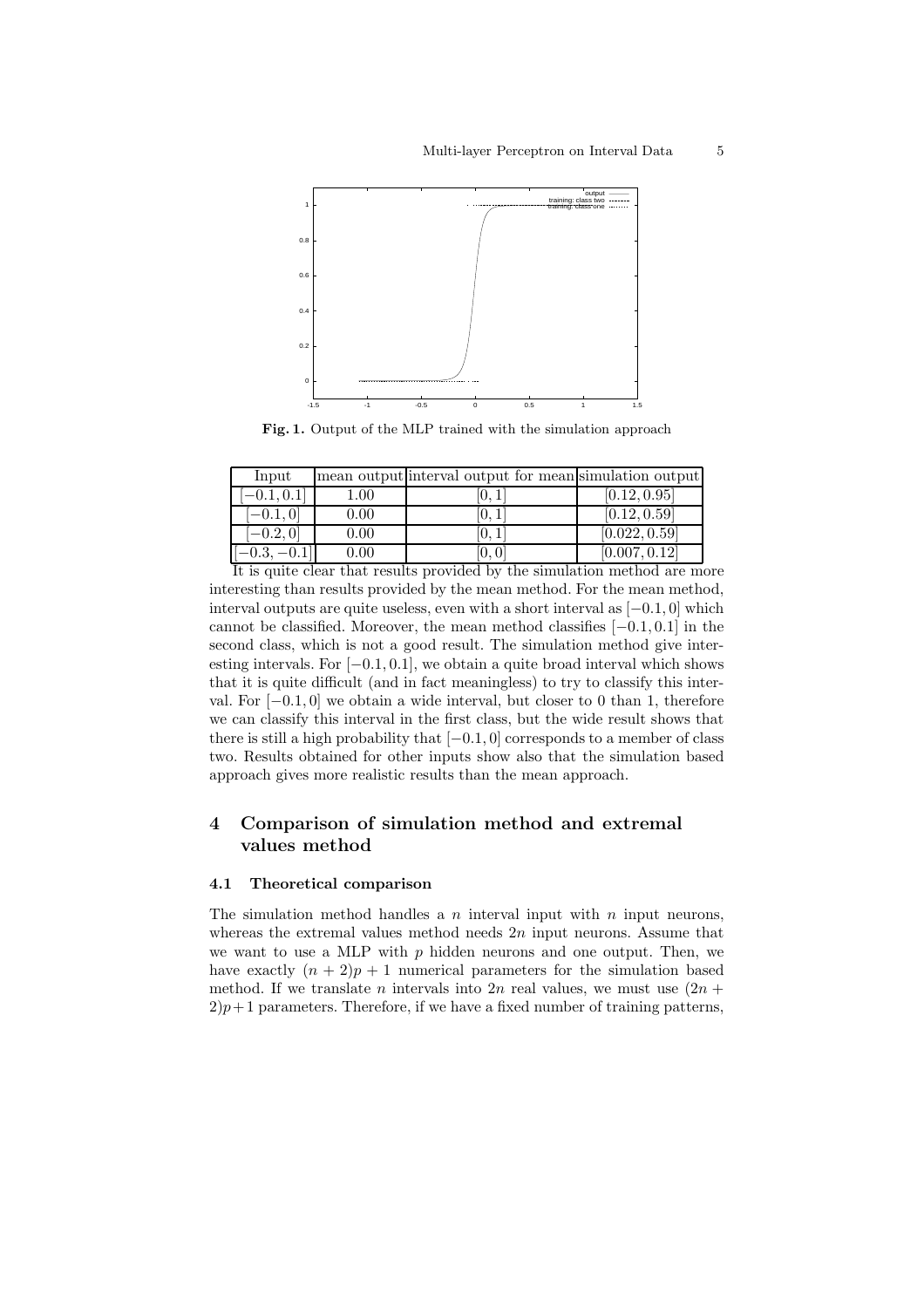#### 6 Rossi and Conan-Guez

we must use less hidden neurons for the extremal values method than for the simulation method, in order to obtain the same estimation quality for parameters. Obviously, this reduces the computing power of the extremal values method as illustrated in section [4.2.](#page-5-0)

Another drawback of the extremal values method is that it cannot be extended easily to arbitrary probabilistic inputs. It can obviously be applied to parametric probabilistic inputs (for instance Gaussian distributed inputs), but not to histogram inputs (as long as the number of bin is not constant).

The extremal values method has two important advantages over the simulation method. First of all, if we use roughly the same number of parameters, the training time of the simulation method is in general longer than the one of extremal values method, simply because the former uses much more examples then the latter. Moreover, in some cases, the extremal values method can classify examples than cannot be separated by the simulation method, as will be demonstrated in section [4.3.](#page-5-1)

#### <span id="page-5-0"></span>4.2 XOR problem

As explained in previous section, extremal values method uses more numerical parameters than probabilistic methods. Let us consider the case of two dimensional interval-valued inputs. With the probabilistic methods, a MLP with two hidden neurons and one output uses 9 parameters. With the extremal values method, it uses 13 parameters (and 7 with only one neuron).

Let us consider an interval version of the XOR problem. We have four training examples, centered on  $(-1, -1)$  and  $(1, 1)$  for the first class, and on  $(-1, 1)$  and  $(1, -1)$  for the second class. We assume that measurement errors replace the exact values by intervals of length 0.2. It is well known that we need at least 2 hidden neurons to solve the XOR problem. The interesting point is that with the probabilistic methods, this can be done with 9 parameters, whereas we need 13 parameters for the extremal values approach.

| hidden neurons | method          | Mean Square Error |
|----------------|-----------------|-------------------|
|                | extremal values |                   |
|                | simulation      |                   |
|                | extremal values | በ 17              |
|                | simulation      | ነ 17              |

Of course, experiments confirm this discussion (for the simulation approach, we use 10 simulated examples for each original example):

#### <span id="page-5-1"></span>4.3 Overlapping individuals

We consider a very simple two classes problem. The unique example of class one is described by the interval  $[-0.5, 0.5]$ , and the unique example of class two is described by the interval  $[-1, 1]$ . With the extremal values approach,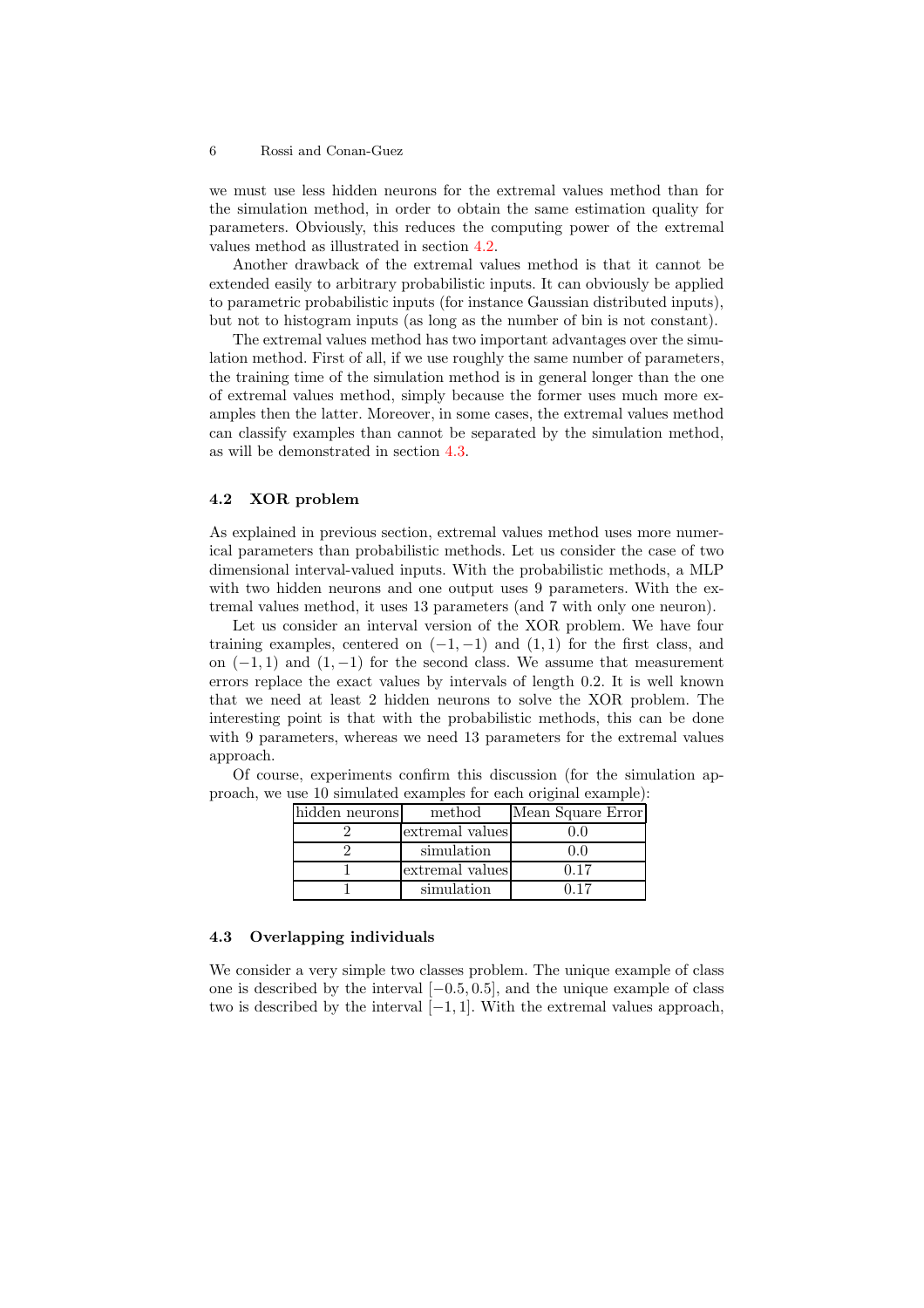we can use one hidden neuron to exactly classify both examples. With the probabilistic methods, the situation is far less satisfactory. Obviously, the mean method is not usable because both intervals have the same mean. For the simulation based method, we trained a MLP with two hidden neurons. Of course, we cannot correctly classify inputs that belongs to  $[-0.5, 0.5]$ . In fact, if we assume that simulated points are chosen uniformly in each interval and are in equal proportion, the probability that an input belongs to class one knowing that we observe a value in  $[-0.5, 0.5]$  is  $\frac{2}{3}$ . The trained MLP agrees with this number and therefore misclassifies one third of the inputs.



Fig. 2. Output of a MLP trained with the simulation method

<span id="page-6-0"></span>Figure [2](#page-6-0) gives that output of the trained MLP as a function of its input. As expected, the output is an approximation of the posterior probability of class two knowing the observed value. Therefore, when we submit a new input to the MLP, it gives a sound result. But if we input an interval with the simulation approach, we obtain less useful results. For instance, the output of the MLP for  $[-1, 1]$  is the interval  $\left[\frac{1}{3}, 1\right]$ , whereas for  $[-0.5, 0.5]$ , we obtain approximately  $\left[\frac{1}{3}, \frac{1}{3}\right]$ . It is quite difficult to use this kind of result.

If we use now the extremal values MLP to classify new inputs, we also obtain unsatisfactory results which are summarized on figure [3.](#page-7-0) Any numerical input considered as a zero length interval is in fact classified into class one.

To summarize this simple numerical experiment, we have quite different results with the two proposed methods. Extremal values method gives good results on interval-valued inputs but cannot be use at all for numerical inputs (it performs exactly as a random classifier). On the contrary, simulation based method gives very useful results for numerical inputs, but cannot classify correctly interval-valued inputs.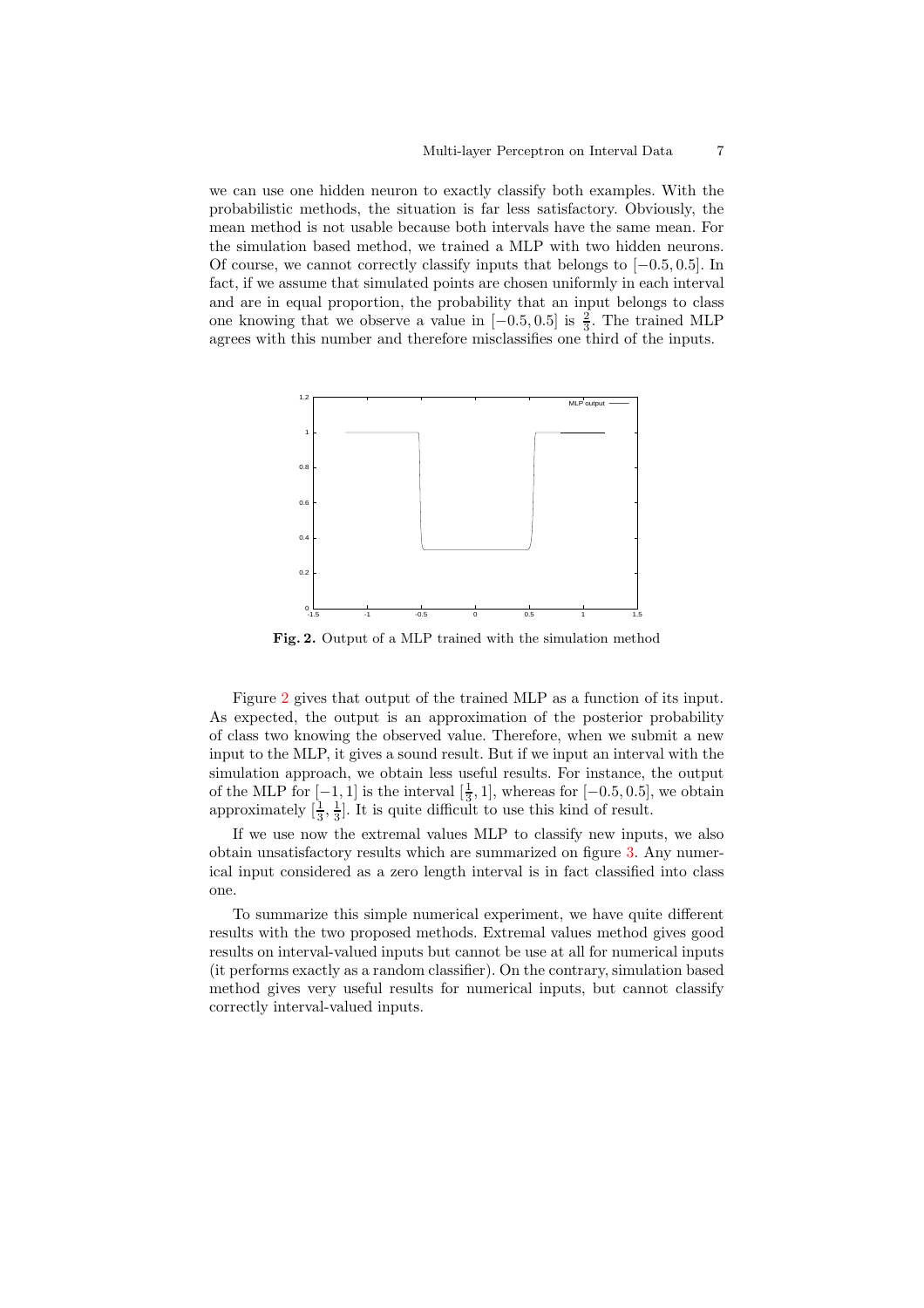

Fig. 3. Classification results for a MLP trained with extremal values

## <span id="page-7-0"></span>5 Conclusion and future work

We have presented in this paper three methods that can be used to process interval-valued inputs with multi-layer perceptrons. The mean method is obviously a limited method which should be avoided as the simulation method provides in general better results (with an increased training time). Comparing the extremal values method and the simulation method is more difficult. Whereas the extremal values method seems to perform better on interval-valued inputs, it cannot be generalized to arbitrary probabilistic inputs. Moreover, using a MLP trained with the extremal values method to classify new real valued inputs can give very incorrect results. Therefore, we recommend to use both methods together in order to add their respective qualities. We are currently implementing those methods for the ASSO (Analysis System of Symbolic Official data) European IST Project (see http://www.info.fundp.ac.be/asso/).

## References

- Beheshti, M., Berrached, A., de Korvin, A., Hu, C., and Sirisaengtaksin, O. (1998). On interval weighted three-layer neural networks. In Proceedings of the 31 Annual Simulation Symposium, pages 188–194. IEEE Computer Society Press.
- Bishop, C. (1995a). Neural Networks for Pattern Recognition. Oxford Press.
- Bishop, C. (1995b). Training with noise is equivalent to Tikhonov regularization. Neural Computation, 7(1):108–116.
- Bock, H.-H. and Diday, E., editors (2000). Analysis of Symbolic Data. Exploratory methods for extracting statistical information from complex data. Springer Verlag.

Grandvalet, Y., Canu, S., and Boucheron, S. (1997). Noise injection: Theoretical prospects. Neural Computation, 9(5):1093–1108.

Moore, R. (1966). Interval Analysis. Englewood Cliffs, New Jersey.